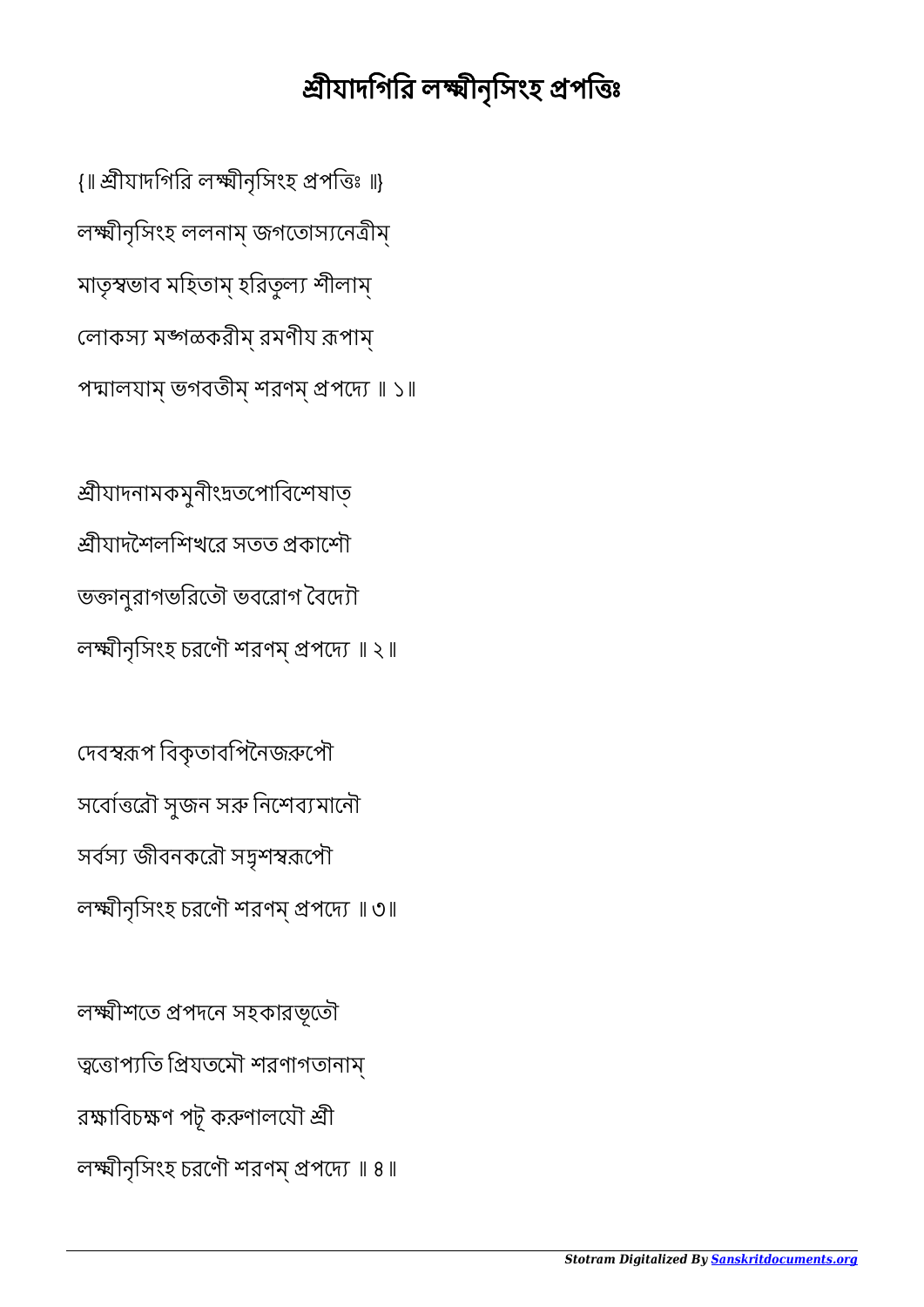প্ৰয়াদ পৌত্ৰ বলিদানব ভূমিদান কালপ্ৰকাশিত নিজান্য জঘন্য ভাবৌ লোকপ্রমাণ করণৌ শুভদৌ সুরানাম্ লক্ষ্মীনৃসিংহ চরণৌ শরণম প্রপদ্যে ॥ ৫॥

কাযাদবীয ভমানস রাজহংেসৗ বেদান্ত কল্পতক পল্লব টল্লি জৌতৌ সদ্ভক্ত মূলধনমিত্যুদিত প্ৰভাবৌ লক্ষ্মীনৃসিংহ চরণৌ শরণম্ প্রপদ্যে ॥ ৬॥

॥ ইতি শ্রী বংগীপুরম্ নরসিংহাচার্য বিরচিতং

শ্রী যাদগিরি লক্ষ্মীনৃসিংহ প্রপত্তিঃ সমাপ্তং ॥

Encoded and proofread by Venkata N Vangeepuram

vangeepuram@rediffmail.com

Please send corrections to sanskrit@cheerful.com

Last updated  $\overline{\circ}$ oday

http://sanskritdocuments.org